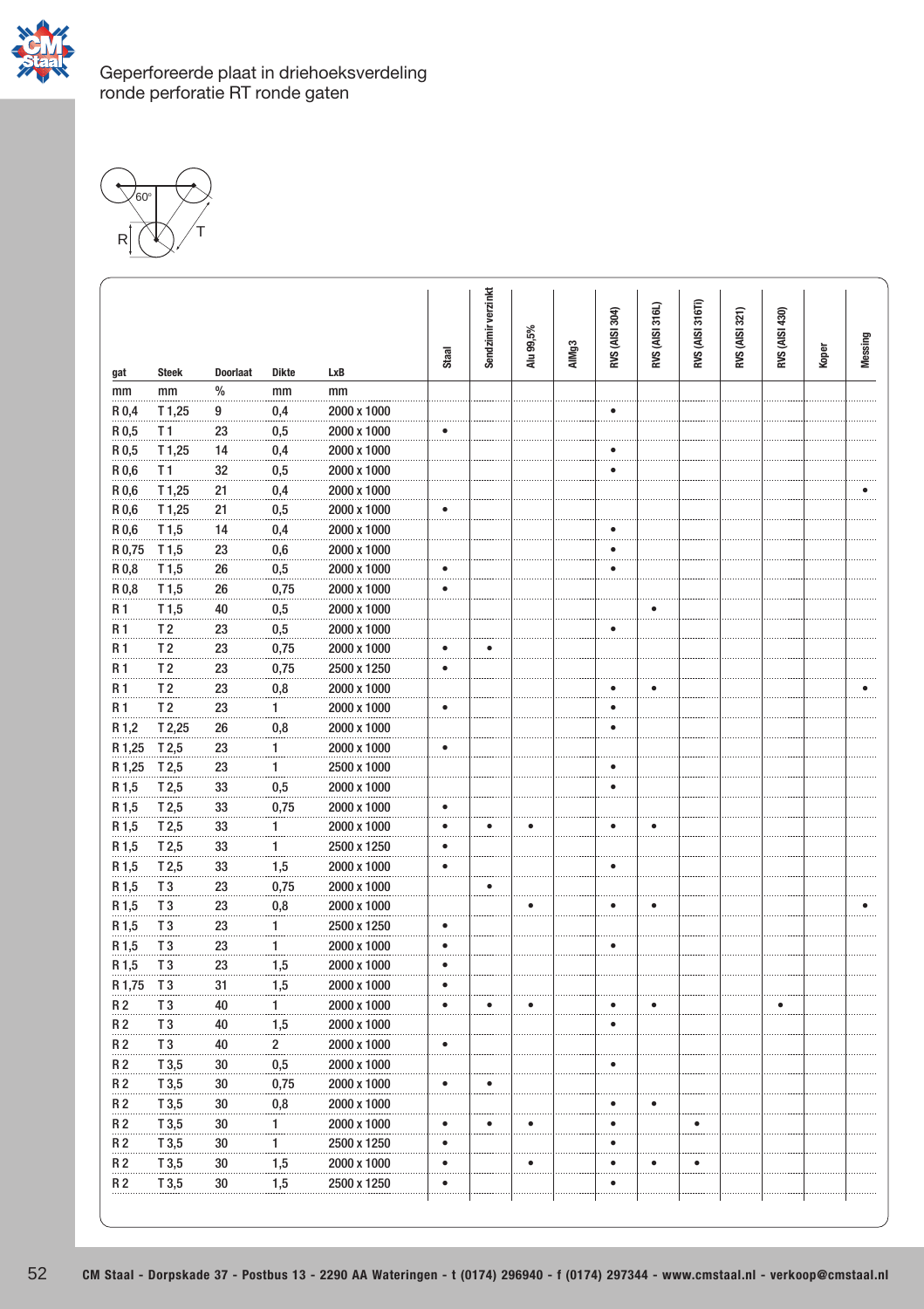



|                |                    |                         |                         |             | Staal      | Sendzimir verzinkt | Alu 99,5% | AIMg3     | RVS (AISI 304) | RVS (AISI 316L) | RVS (AISI 316TI) | 321)<br>RVS (AISI 3 | RVS (AISI 430) | Koper     | Messing |
|----------------|--------------------|-------------------------|-------------------------|-------------|------------|--------------------|-----------|-----------|----------------|-----------------|------------------|---------------------|----------------|-----------|---------|
| gat<br>mm      | <b>Steek</b><br>mm | <b>Doorlaat</b><br>$\%$ | <b>Dikte</b><br>mm      | LxB<br>mm   |            |                    |           |           |                |                 |                  |                     |                |           |         |
| R 2            | T 3,5              | 30                      | 2                       | 2000 x 1000 | ٠          |                    |           | ٠         | ٠              |                 |                  |                     |                |           |         |
| R <sub>2</sub> | T3,5               | 30                      | 2                       | 2500 x 1250 | ٠          |                    |           |           |                |                 |                  |                     |                |           |         |
| R <sub>2</sub> | T4                 | 23                      | 2                       | 2000 x 1000 | ٠          |                    |           |           |                |                 |                  |                     |                |           |         |
| R 2,25         | T4                 | 29                      | 1,5                     | 2000 x 1000 | ٠          |                    |           |           |                |                 |                  |                     |                |           |         |
| R 2.25         | T4                 | 29                      | 2                       | 2000 x 1000 | ٠          |                    |           |           |                |                 |                  |                     |                |           |         |
| R 2,5          | T 3,5              | 46                      | 2                       | 2000 x 1000 | $\bullet$  |                    |           |           |                |                 |                  |                     |                |           |         |
| R 2.5          | T <sub>4</sub>     | 35                      | 0,5                     | 2000 x 1000 |            |                    |           |           | ٠              |                 |                  |                     |                |           |         |
| R 2,5          | T <sub>4</sub>     | 35                      | 1                       | 2000 x 1000 | $\bullet$  |                    |           |           |                |                 |                  |                     |                |           |         |
| R 2,5          | T <sub>4</sub>     | 35                      | 1,5                     | 2000 x 1000 | ٠          |                    |           |           |                |                 |                  |                     |                |           |         |
| R 2.5          | T <sub>4</sub>     | 35                      | $\overline{2}$          | 2000 x 1000 | .<br>٠     |                    |           |           |                |                 |                  |                     |                |           |         |
| R 2,5          | T <sub>4</sub>     | 35                      | 2                       | 2500 x 1250 | $\bullet$  |                    |           |           |                |                 |                  |                     |                |           |         |
| R 2,5          | T4                 | 35                      | 2,5                     | 2000 x 1000 | ٠          |                    |           |           |                |                 |                  |                     |                |           |         |
| R 2.5          | T4.5               | 28                      | 1,5                     | 2000 x 1000 |            | $\bullet$          |           |           |                |                 |                  |                     |                |           |         |
| R 2,75         | T <sub>4,5</sub>   | 34                      | 1,5                     | 2000 x 1000 |            |                    |           |           | ٠              |                 |                  |                     |                |           |         |
| R 2.75         | T4.5               | 34                      | $\overline{2}$          | 2000 x 1000 | $\bullet$  |                    |           |           |                |                 |                  |                     |                |           |         |
| R <sub>3</sub> | T4                 | 51                      | 0,7                     | 2000 x 1000 |            | $\bullet$          |           |           |                |                 |                  |                     |                |           |         |
| R <sub>3</sub> | T <sub>4</sub>     | 51                      | 0,8                     | 2000 x 1000 |            |                    | ٠         |           |                |                 |                  |                     |                |           |         |
| R <sub>3</sub> | T <sub>4</sub>     | 51                      | 1                       | 2000 x 1000 | $\bullet$  | $\bullet$          |           |           | ٠              |                 |                  |                     |                |           |         |
| R <sub>3</sub> | T <sub>4</sub>     | 51                      | 1                       | 2500 x 1250 | $\bullet$  |                    |           |           |                |                 |                  |                     |                |           |         |
| R <sub>3</sub> | T <sub>4</sub>     | 51                      | 1                       | 3000 x 1000 |            | ٠                  |           |           |                |                 |                  |                     |                |           |         |
| R <sub>3</sub> | T4                 | 51                      | $\overline{\mathbf{c}}$ | 2000 x 1000 | ٠          |                    |           |           |                |                 |                  |                     |                |           |         |
| R 3            | T 4,5              | 40                      | 1,5                     | 2000 x 1000 | ٠          |                    |           |           | ٠              |                 |                  |                     |                |           |         |
| R <sub>3</sub> | T4.5               | 40                      | 3                       | 2000 x 1000 | $\bullet$  |                    |           |           |                |                 |                  |                     |                |           |         |
| R 3            | T 4,5              | 40                      | 3                       | 3000 x 1500 | $\bullet$  |                    |           |           |                |                 |                  |                     |                |           |         |
| R <sub>3</sub> | T <sub>5</sub>     | 33                      | 0,5                     | 2000 x 1000 |            |                    |           |           | ٠              |                 |                  |                     |                |           |         |
| R <sub>3</sub> | T <sub>5</sub>     | 33                      | 0,6                     | 2000 x 1000 |            |                    |           |           |                |                 |                  |                     |                | ٠         |         |
| R <sub>3</sub> | T <sub>5</sub>     | 33                      | 0,7                     | 2000 x 1000 |            |                    | ٠         |           |                |                 |                  |                     |                | $\bullet$ |         |
| R <sub>3</sub> | T <sub>5</sub>     | 33                      | 0,75                    | 2000 x 1000 | ٠          | ٠                  |           |           |                |                 |                  |                     |                |           |         |
| R <sub>3</sub> | T <sub>5</sub>     | 33                      | 0,75                    | 2500 x 1250 |            | ٠                  |           |           |                |                 |                  |                     |                |           |         |
| R <sub>3</sub> | T <sub>5</sub>     | 33                      | 0,8                     | 2000 x 1000 |            |                    | ٠         |           | ٠              |                 |                  |                     |                |           |         |
| R <sub>3</sub> | T <sub>5</sub>     | 33                      | 1                       | 2000 x 1000 | $\bullet$  | $\bullet$          | ٠         | $\bullet$ | ٠              | ٠               |                  |                     |                |           | ٠       |
| R <sub>3</sub> | T <sub>5</sub>     | 33                      | $\overline{1}$          | 2500 x 1250 | ٠          | ٠                  |           | ٠         | ٠              | ٠               |                  |                     |                |           |         |
| R <sub>3</sub> | T <sub>5</sub>     | 33                      | 1                       | 3000 x 1500 | ٠          | ٠                  |           |           |                |                 |                  |                     |                |           |         |
| R <sub>3</sub> | T <sub>5</sub>     | 33                      | 1,5                     | 2000 x 1000 | ٠          | ٠                  | ٠         | ٠         | ٠              | ٠               |                  |                     |                |           |         |
| R <sub>3</sub> | T <sub>5</sub>     | 33                      | 1,5                     | 2500 x 1250 |            | $\bullet$          |           |           | $\bullet$      | $\bullet$       |                  |                     |                |           |         |
| R <sub>3</sub> | T <sub>5</sub>     | 33                      | 1,5                     | 3000 x 1500 | ٠<br>1.1.1 | ٠                  |           |           | ٠              |                 |                  |                     |                |           |         |
| R <sub>3</sub> | T <sub>5</sub>     | 33                      | $\overline{2}$          | 2000 x 1000 | ٠          | $\bullet$          |           |           | ė              | ٠               |                  |                     |                |           |         |
| R <sub>3</sub> | T <sub>5</sub>     | 33                      | 2                       | 2500 x 1250 | ٠          |                    | ٠         | ٠         | ٠              | ٠               |                  |                     |                |           |         |
| R <sub>3</sub> | T <sub>5</sub>     | 33                      | 3                       | 2000 x 1000 | ٠          |                    |           |           | ٠              | ٠               |                  |                     |                |           |         |
| R <sub>3</sub> | T <sub>6</sub>     | 23                      | 0,5                     | 2000 x 1000 |            |                    |           |           |                |                 |                  |                     |                |           |         |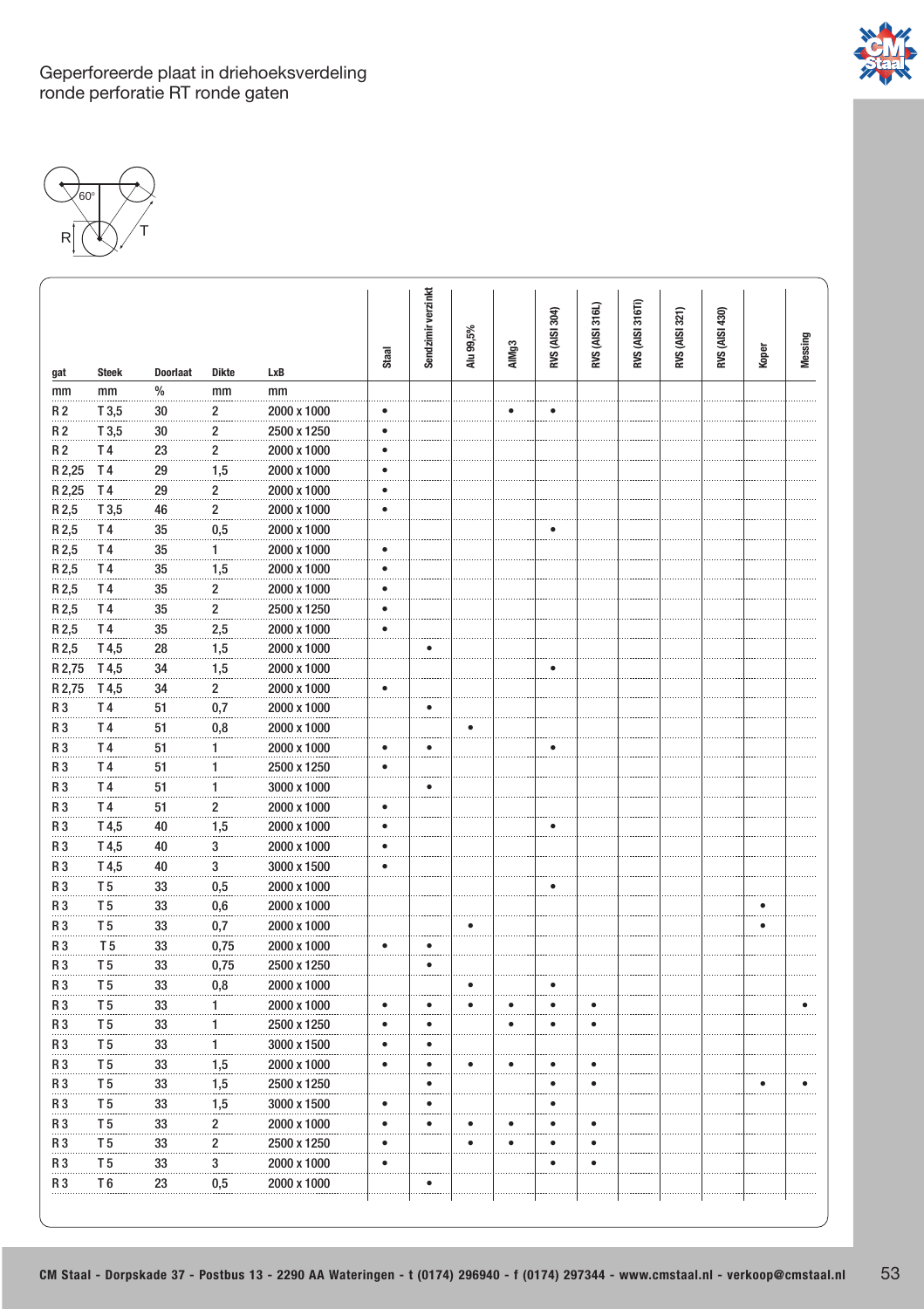



|                          |                                  |                      |                         |                            | <b>Staal</b> | Sendzimir verzinkt | Alu 99,5% | AIMg3 | RVS (AISI 304) | RVS (AISI 316L) | RVS (AISI 316TI) | 321)<br>RVS (AISI 3 | 430)<br>RVS (AISI | Koper | Messing |
|--------------------------|----------------------------------|----------------------|-------------------------|----------------------------|--------------|--------------------|-----------|-------|----------------|-----------------|------------------|---------------------|-------------------|-------|---------|
| gat                      | <b>Steek</b>                     | <b>Doorlaat</b><br>% | <b>Dikte</b>            | LxB                        |              |                    |           |       |                |                 |                  |                     |                   |       |         |
| mm<br>R <sub>3</sub>     | mm<br>T <sub>6</sub>             |                      | mm                      | mm<br>2000 x 1000          | $\bullet$    |                    |           |       |                |                 |                  |                     |                   |       |         |
|                          |                                  | 23<br>23             | 1<br>ò.                 |                            | ٠            |                    |           |       |                |                 |                  |                     |                   |       |         |
| R <sub>3</sub><br>R 3.25 | T <sub>6</sub><br>T <sub>5</sub> | 38                   | 3<br>$\overline{2}$     | 2000 x 1000<br>2000 x 1000 | $\bullet$    |                    |           |       |                |                 |                  |                     |                   |       |         |
| R 3,25                   | T <sub>5</sub>                   | 38                   | $\overline{\mathbf{c}}$ | 2500 x 1250                | $\bullet$    |                    |           |       |                |                 |                  |                     |                   |       |         |
| R 3,5                    | T <sub>5</sub>                   | 44                   | $\mathbf{1}$            | 2000 x 1000                |              | ٠                  |           |       |                |                 |                  |                     |                   |       |         |
| R 3,5                    | T <sub>5</sub>                   | 44                   |                         | 2500 x 1250                |              | ٠                  |           |       |                |                 |                  |                     |                   |       |         |
| R 3,5                    | T <sub>5</sub>                   | 44                   | $\overline{a}$<br>1     | 3000 x 1500                |              | ٠                  |           |       |                |                 |                  |                     |                   |       |         |
| R 3,5                    | T 5,5                            | 36                   | $\overline{\mathbf{c}}$ | 2000 x 1000                | ٠            |                    |           |       |                |                 |                  |                     |                   |       |         |
| R 3,5                    | T 5,5                            | 36                   | 3                       | 2000 x 1000                | $\bullet$    |                    |           |       |                |                 |                  |                     |                   |       |         |
| R 3,5                    | T <sub>6</sub>                   | 31                   | 0,75                    | 2000 x 1000                |              | ٠                  |           |       |                |                 |                  |                     |                   |       |         |
| R 3,5                    | T <sub>6</sub>                   | 31                   | 1                       | 2000 x 1000                | $\bullet$    | $\bullet$          |           |       |                |                 |                  |                     |                   |       |         |
| R 3,5                    | T <sub>6</sub>                   | 31                   | 1                       | 2500 x 1250                |              | ٠                  |           |       |                |                 |                  |                     |                   |       |         |
| R 3,5                    | T6                               | 31                   | 1,5                     | 2000 x 1000                | ٠            | $\bullet$          |           |       |                |                 |                  |                     |                   |       |         |
| R 3,5                    | T <sub>6</sub>                   | 31                   | $\overline{\mathbf{2}}$ | 2000 x 1000                | $\bullet$    |                    |           |       |                |                 |                  |                     |                   |       |         |
| R 3,75                   | T <sub>5</sub>                   | 51                   | 1                       | 2000 x 1000                | ٠            |                    |           |       |                |                 |                  |                     |                   |       |         |
| R 3.75                   | T <sub>6</sub>                   | 35                   | $\overline{\mathbf{c}}$ | 2000 x 1000                | ٠            |                    |           |       |                |                 |                  |                     |                   |       |         |
| R4                       | T <sub>5</sub>                   | 58                   | 0,6                     | 2000 x 1000                |              |                    |           |       |                |                 |                  |                     |                   |       |         |
| R4                       | T <sub>5</sub>                   | 58                   | 0,7                     | 2000 x 1000                |              |                    |           |       |                |                 |                  |                     |                   | ٠     |         |
| R4                       | T <sub>5</sub>                   | 58                   | 1                       | 2500 x 1250                |              | ٠                  |           |       |                |                 |                  |                     |                   |       |         |
| R4                       | T <sub>5</sub>                   | 58                   | $\mathbf{1}$            | 3000 x 1500                |              | $\bullet$          |           |       |                |                 |                  |                     |                   |       |         |
| R4                       | T <sub>6</sub>                   | 40                   | 0,7                     | 2500 x 1250                |              | ٠                  |           |       |                |                 |                  |                     |                   |       |         |
| R4                       | T <sub>6</sub>                   | 40                   | 0,75                    | 2000 x 1000                | ٠            |                    |           |       |                |                 |                  |                     |                   |       |         |
| R4                       | T <sub>6</sub>                   | 40                   | 1                       | 2000 x 1000                | $\bullet$    | ٠                  | ٠         |       | ٠              |                 | ٠                |                     |                   |       |         |
| R4                       | T <sub>6</sub>                   | 40                   | 1                       | 2500 x 1250                |              | ٠                  |           | ٠     | ٠              |                 |                  |                     |                   |       |         |
| R4                       | T <sub>6</sub>                   | 40                   | $\mathbf{1}$            | 3000 x 1500                |              | ٠                  |           |       |                |                 |                  |                     |                   |       |         |
| R4                       | T <sub>6</sub>                   | 40                   | 1,5                     | 2000 x 1000                | ٠            |                    | ٠         |       | ٠              |                 |                  |                     |                   |       |         |
| R4                       | T <sub>6</sub>                   | 40                   | 1,5                     | 2500 x 1250                | ٠            | ٠                  |           | ٠     |                |                 |                  |                     |                   |       |         |
| R4                       | T <sub>6</sub>                   | 40                   | 2                       | 2000 x 1000                | ٠            |                    | ٠         |       | $\bullet$      |                 |                  |                     |                   |       |         |
| R4                       | T <sub>6</sub>                   | 40                   | $\overline{\mathbf{2}}$ | 2500 x 1250                | ٠            |                    |           |       |                |                 |                  |                     |                   |       |         |
| R4                       | T <sub>6</sub>                   | 40                   | $\overline{2}$          | 3000 x 1500                | ٠            |                    |           |       |                |                 |                  |                     |                   |       |         |
| R4                       | T <sub>6</sub>                   | 40                   | 3                       | 2000 x 1000                | $\bullet$    |                    |           |       |                | $\bullet$       |                  |                     |                   |       |         |
| R4                       | T <sub>6</sub>                   | 40                   | 3                       | 2500 x 1250                | ٠            |                    |           |       |                |                 |                  |                     |                   |       |         |
| R4                       | T <sub>6</sub>                   | 40                   | 3                       | 3000 x 1500                | $\bullet$    |                    |           |       |                |                 |                  |                     |                   |       |         |
| R4                       | T7                               | 30                   | 4                       | 2000 x 1000                | ٠            |                    |           |       |                |                 |                  |                     |                   |       |         |
| R4                       | T <sub>8</sub>                   | 22                   | $\overline{\mathbf{c}}$ | 2000 x 1000                | ٠            |                    |           |       |                |                 |                  |                     |                   |       |         |
| R4,5                     | T <sub>6</sub>                   | 51                   | 0,75                    | 2000 x 1000                | ٠            |                    |           |       |                |                 |                  |                     |                   |       |         |
| R4,5                     | T <sub>6</sub>                   | 51                   | 1                       | 2000 x 1000                |              | ٠                  |           |       | ٠              |                 |                  |                     |                   |       |         |
| R4,5                     | T <sub>7</sub>                   | 37                   | $\overline{\mathbf{c}}$ | 2000 x 1000                | ٠            |                    |           |       |                |                 |                  |                     |                   |       |         |
| R4,5                     | T 7,5                            | 33                   | 3                       | 2000 x 1000                | $\bullet$    |                    |           |       |                |                 |                  |                     |                   |       |         |
| R 5                      | T <sub>6</sub>                   | 63                   | 1                       | 2000 x 1000                | ٠            |                    |           |       |                |                 |                  |                     |                   |       |         |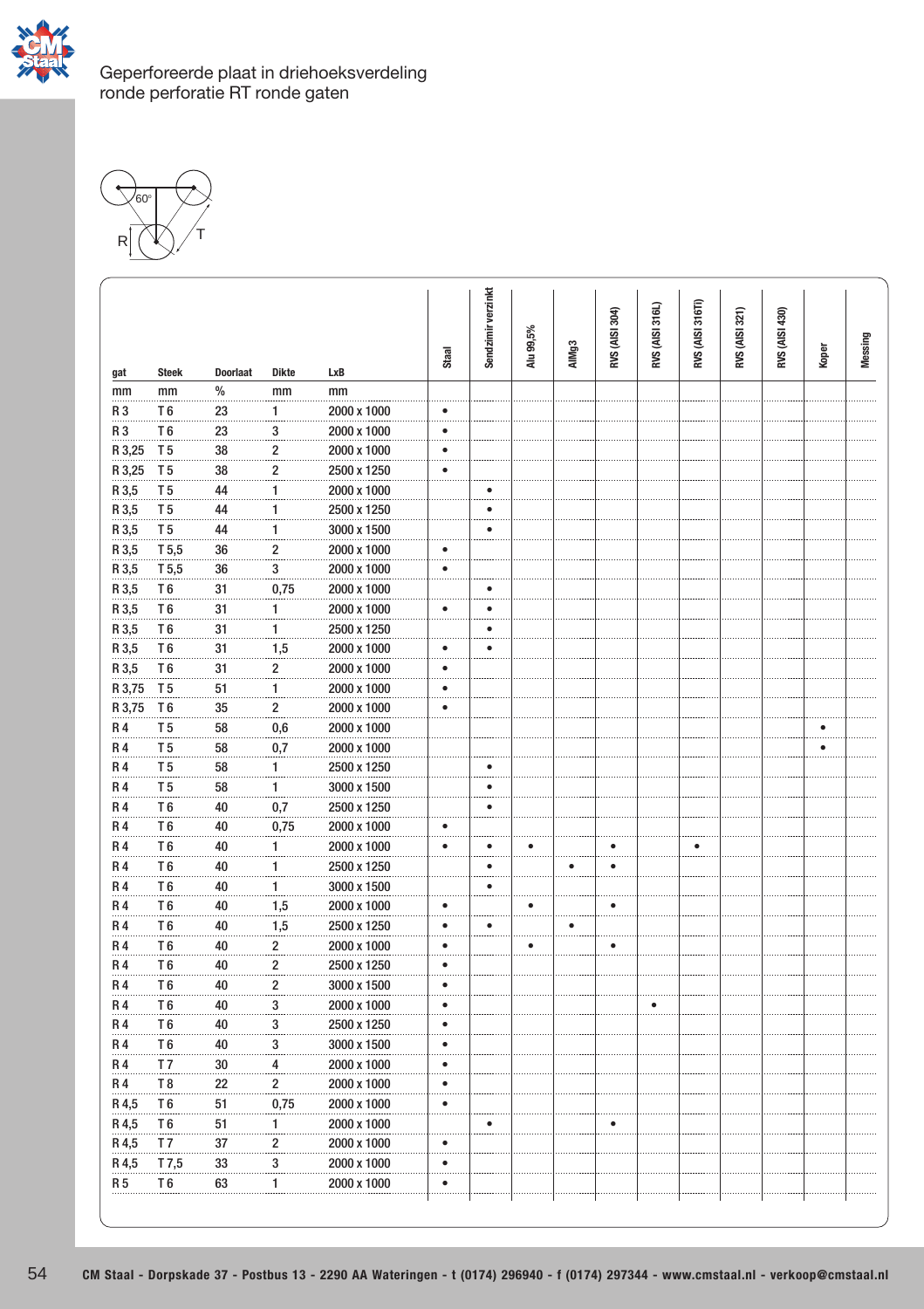



|                                  |                                  |                 |                     |                            | Staal          | Sendzimir verzinkt | Alu 99,5% | AIMg3 | RVS (AISI 304) | RVS (AISI 316L) | (MSI 316T)<br>RVS <sub>I</sub> | (AISI 321)<br>RVS <sub>(</sub> | RVS (AISI 430) | Koper | Messing |
|----------------------------------|----------------------------------|-----------------|---------------------|----------------------------|----------------|--------------------|-----------|-------|----------------|-----------------|--------------------------------|--------------------------------|----------------|-------|---------|
| gat                              | <b>Steek</b>                     | <b>Doorlaat</b> | <b>Dikte</b>        | <b>LxB</b>                 |                |                    |           |       |                |                 |                                |                                |                |       |         |
| mm                               | mm                               | $\%$            | mm                  | mm                         |                |                    |           |       |                |                 |                                |                                |                |       |         |
| <b>R5</b>                        | T <sub>7</sub>                   | 46              | 0,5                 | 2000 x 1000                |                |                    |           |       | $\bullet$      |                 |                                |                                |                |       |         |
| <b>R5</b>                        | T <sub>7</sub>                   | 46              | 0,6                 | 2000 x 1000                |                |                    |           |       |                |                 |                                |                                |                |       |         |
| R <sub>5</sub>                   | T <sub>7</sub>                   | 46              | 0,7                 | 2000 x 1000                |                | ٠                  |           |       |                |                 |                                |                                |                | ٠     |         |
| <b>R5</b>                        | T <sub>7</sub>                   | 46              | 0,75                | 2500 x 1250                |                | ٠                  |           |       |                |                 |                                |                                |                |       |         |
| R 5                              | T7                               | 46              | 0,8                 | 2000 x 1000                |                | ٠                  |           |       |                |                 |                                |                                |                |       |         |
| R <sub>5</sub>                   | T <sub>7</sub>                   | 46              | $\mathbf{1}$        | 2000 x 1000                | $\bullet$      | ٠                  |           |       | ٠              |                 |                                |                                |                |       |         |
| R <sub>5</sub>                   | T <sub>7</sub>                   | 46              | 1                   | 2500 x 1250                |                |                    |           |       |                |                 |                                |                                |                |       |         |
| R <sub>5</sub>                   | T <sub>7</sub>                   | 46              | 1                   | 3000 x 1500                |                | ٠                  |           |       |                |                 |                                |                                |                |       |         |
| <b>R5</b>                        | T <sub>7</sub>                   | 46              | 1,5                 | 2000 x 1000                | $\bullet$      |                    |           |       |                |                 |                                |                                |                |       |         |
| R <sub>5</sub>                   | T <sub>8</sub>                   | 35              | 0,6                 | 2000 x 1000                |                |                    |           |       |                |                 |                                |                                |                | ٠     |         |
| <b>R5</b>                        | T <sub>8</sub>                   | 35              | 0,7                 | 2000 x 1000                |                | ٠                  |           |       |                |                 |                                |                                |                | ٠     |         |
| R <sub>5</sub>                   | T <sub>8</sub>                   | 35              | 0,7                 | 2500 x 1250                |                | ٠                  |           |       |                |                 |                                |                                |                |       |         |
| R <sub>5</sub>                   | T <sub>8</sub>                   | 35              | 0,75                | 2000 x 1000                | $\bullet$      |                    |           |       |                |                 |                                |                                |                |       |         |
| <b>R5</b>                        | T <sub>8</sub>                   | 35              | 0,8                 | 2000 x 1000                |                | ٠                  |           |       | ٠              |                 |                                |                                |                |       |         |
| <b>R5</b>                        | T <sub>8</sub>                   | 35              | 1                   | 2000 x 1000                | $\bullet$      | ٠                  |           |       | ٠              | $\bullet$       |                                |                                |                |       |         |
| <b>R5</b>                        | T <sub>8</sub>                   | 35              | $\overline{1}$      | 2500 x 1250                | ٠              | ٠                  | ٠         | ٠     | ٠              |                 |                                |                                |                |       |         |
| R 5                              | T8                               | 35              | 1                   | 3000 x 1500                | ٠              | ٠                  | ٠         | ٠     | ٠              |                 |                                |                                |                |       |         |
| R <sub>5</sub>                   | T <sub>8</sub>                   | 35              | 1,5                 | 2000 x 1000                | $\bullet$      | ٠                  | $\bullet$ | ٠     | ٠              | $\bullet$       |                                |                                |                |       |         |
| <b>R5</b>                        | T <sub>8</sub>                   | 35              | 1,5                 | 2500 x 1250                | ٠              | ٠                  | ٠         | ٠     | ٠              |                 |                                | ٠                              |                |       |         |
| R <sub>5</sub>                   | T <sub>8</sub>                   | 35              | 1,5                 | 3000 x 1500                | $\bullet$      | $\bullet$          | $\bullet$ |       | $\bullet$      |                 |                                |                                |                |       |         |
| <b>R5</b>                        | T <sub>8</sub>                   | 35              | 2                   | 2000 x 1000                | $\bullet$      | ٠                  | $\bullet$ | ٠     | ٠              | $\bullet$       |                                |                                |                |       |         |
| <b>R5</b>                        | T <sub>8</sub><br>T <sub>8</sub> | 35              | 2<br>$\overline{2}$ | 2500 x 1250                | ٠              | ٠<br>٠             | ٠         | ٠     | ٠              |                 |                                |                                |                |       |         |
| R <sub>5</sub>                   |                                  | 35              |                     | 3000 x 1500                | $\bullet$      |                    | $\bullet$ |       | $\bullet$      |                 |                                |                                |                |       |         |
| R <sub>5</sub><br>R <sub>5</sub> | T <sub>8</sub><br>T <sub>8</sub> | 35              | 3                   | 2000 x 1000<br>2500 x 1250 | $\bullet$<br>٠ |                    | ٠<br>٠    |       | ٠              | ٠               |                                |                                |                |       |         |
| <b>R5</b>                        | T <sub>8</sub>                   | 35<br>35        | 3<br>3              | 3000 x 1500                | $\bullet$      |                    |           |       | ٠              |                 |                                |                                |                |       |         |
| <b>R5</b>                        | T <sub>8</sub>                   | 35              | 4                   | 2000 x 1000                | $\bullet$      |                    |           |       | ٠              |                 |                                |                                |                |       |         |
| R <sub>6</sub>                   | T 7,25                           | 62              | 1                   | 2000 x 1000                |                |                    |           |       | ٠              |                 |                                |                                |                |       |         |
| R <sub>6</sub>                   | T <sub>8</sub>                   | 51              | 0,75                | 2000 x 1000                | $\bullet$      |                    |           |       |                |                 |                                |                                |                |       |         |
| <b>R6</b>                        | T <sub>8</sub>                   | 51              | 1                   | 2000 x 1000                |                | ٠                  |           |       | ٠              |                 |                                |                                |                |       |         |
| <b>R6</b>                        | T <sub>9</sub>                   | 40              | 0,5                 | 2000 x 1000                |                | ٠                  |           |       |                |                 |                                |                                |                |       |         |
| <b>R6</b>                        | T <sub>9</sub>                   | 40              | 0,7                 | 2000 x 1000                |                | i.<br>$\bullet$    |           |       |                |                 |                                |                                |                |       |         |
| R <sub>6</sub>                   | T <sub>9</sub>                   | 40              | 1                   | 2000 x 1000                | ٠              |                    | ٠         |       | ٠              |                 |                                |                                |                |       |         |
| <b>R6</b>                        | T <sub>9</sub>                   | 40              | 1                   | 2500 x 1250                | ٠              |                    |           |       |                |                 |                                |                                |                |       |         |
| <b>R6</b>                        | T 9                              | 40              | 1                   | 3000 x 1500                | $\bullet$      |                    |           |       |                |                 |                                |                                |                |       |         |
| <b>R6</b>                        | T <sub>9</sub>                   | 40              | 1,5                 | 2000 x 1000                | ٠              |                    | ٠         |       | $\bullet$      |                 |                                |                                |                |       |         |
| <b>R6</b>                        | T <sub>9</sub>                   | 40              | 1,5                 | 2500 x 1250                | $\bullet$      |                    |           |       |                |                 |                                |                                |                |       |         |
| <b>R6</b>                        | T <sub>9</sub>                   | 40              | 1,5                 | 3000 x 1500                | $\bullet$      |                    |           |       |                |                 |                                |                                |                |       |         |
| R <sub>6</sub>                   | T <sub>9</sub>                   | 40              | 2                   | 2000 x 1000                | ٠              |                    | ٠         |       | ٠              |                 |                                |                                |                |       |         |
| <b>R6</b>                        | T <sub>9</sub>                   | 40              | $\overline{2}$      | 2500 x 1250                | $\bullet$      |                    |           |       |                |                 |                                |                                |                |       |         |
|                                  |                                  |                 |                     |                            |                |                    |           |       |                |                 |                                |                                |                |       |         |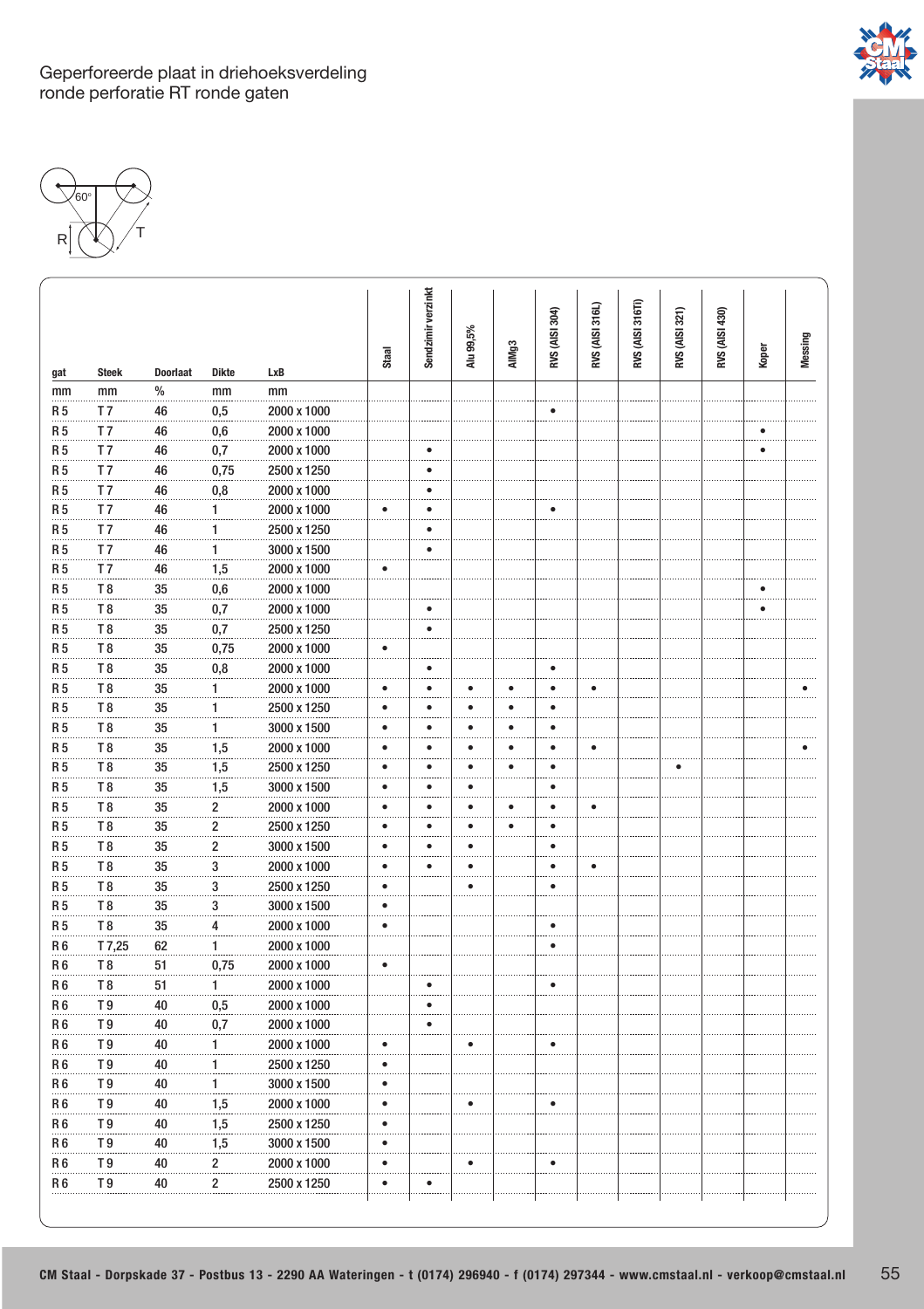



|                 | <b>Steek</b>    | <b>Doorlaat</b> | <b>Dikte</b>            | <b>LxB</b>  | Staal         | Sendzimir verzinkt | Alu 99,5% | AIMg3 | RVS (AISI 304)     | RVS (AISI 316L) | <b>RVS (AISI 316TI)</b> | <b>RVS (AISI 321)</b> | 430)<br>RVS (AISI | Koper | Messing |
|-----------------|-----------------|-----------------|-------------------------|-------------|---------------|--------------------|-----------|-------|--------------------|-----------------|-------------------------|-----------------------|-------------------|-------|---------|
| gat<br>mm       | mm              | $\%$            | mm                      | mm          |               |                    |           |       |                    |                 |                         |                       |                   |       |         |
| R <sub>6</sub>  | T <sub>9</sub>  | 40              | 3                       | 2000 x 1000 | ٠             |                    |           |       |                    |                 |                         |                       |                   |       |         |
| <b>R6</b>       | T <sub>9</sub>  | 40              | 3                       | 2500 x 1250 |               |                    |           |       |                    | ٠               |                         |                       |                   |       |         |
| R <sub>6</sub>  | T10             | 33              | 4                       | 2000 x 1000 | ٠             |                    |           |       |                    |                 |                         |                       |                   |       |         |
| R6,5            | T 9,5           | 43              | $\overline{1}$          | 2000 x 1000 | $\bullet$     |                    |           |       |                    |                 |                         |                       |                   |       |         |
| <b>R7</b>       | T <sub>9</sub>  | 55              | $\overline{1}$          | 2000 x 1000 | <br>$\bullet$ |                    |           |       | ٠                  |                 |                         |                       |                   |       |         |
| <b>R7</b>       | T <sub>9</sub>  | 55              | $\overline{2}$          | 2000 x 1000 | ٠             |                    |           |       | ٠                  |                 |                         |                       |                   |       |         |
| <b>R7</b>       | T <sub>9</sub>  | 55              | $\overline{\mathbf{c}}$ | 2500 x 1250 | $\bullet$     |                    |           |       |                    |                 |                         |                       |                   |       |         |
| <b>R7</b>       | T <sub>9</sub>  | 55              | 3                       | 2000 x 1000 | ٠             |                    |           |       |                    |                 |                         |                       |                   |       |         |
| R <sub>8</sub>  | T10             | 58              | 0,7                     | 2000 x 1000 |               | ٠                  |           |       |                    |                 |                         |                       |                   |       |         |
| R <sub>8</sub>  | T10             | 58              | 1                       | 2000 x 1000 | 1.1.1.1<br>٠  |                    |           |       |                    |                 |                         |                       |                   |       |         |
| R <sub>8</sub>  | T <sub>11</sub> | 48              | $\mathbf{1}$            | 2000 x 1000 |               | ٠                  |           |       | ٠                  |                 |                         |                       |                   |       |         |
| <b>R8</b>       | T <sub>11</sub> | 48              | 1,5                     | 2000 x 1000 | ٠             | ٠                  |           |       | ٠                  |                 |                         |                       |                   |       |         |
| R <sub>8</sub>  | T <sub>11</sub> | 48              | $\overline{2}$          | 2000 x 1000 | $\bullet$     |                    |           |       | $\bullet$          |                 |                         |                       |                   |       |         |
| R <sub>8</sub>  | T <sub>12</sub> | 40              | $\overline{1}$          | 2000 x 1000 | ٠             | ٠                  | ٠         |       | ٠                  |                 |                         |                       |                   |       |         |
| <b>R8</b>       | T <sub>12</sub> | 40              | $\mathbf{1}$            | 2500 x 1250 | ٠             | ٠                  |           |       | i i i<br>$\bullet$ |                 |                         |                       |                   |       |         |
| R <sub>8</sub>  | T <sub>12</sub> | 40              | 1,5                     | 2000 x 1000 | ٠             | ٠                  | ٠         |       | ٠                  |                 |                         |                       |                   |       |         |
| <b>R8</b>       | T <sub>12</sub> | 40              | 1,5                     | 2500 x 1250 | ٠             | ٠                  |           |       | ٠                  |                 |                         |                       |                   |       |         |
| R <sub>8</sub>  | T <sub>12</sub> | 40              | 1,5                     | 3000 x 1500 | ٠             |                    |           |       |                    |                 |                         |                       |                   |       |         |
| R <sub>8</sub>  | T <sub>12</sub> | 40              | $\overline{\mathbf{c}}$ | 2000 x 1000 | ٠             |                    | ٠         |       | ٠                  | ٠               |                         |                       |                   |       |         |
| R <sub>8</sub>  | T <sub>12</sub> | 40              | $\overline{2}$          | 2500 x 1250 | ٠             | ٠                  | ٠         |       | ٠                  |                 |                         |                       |                   |       |         |
| R <sub>8</sub>  | T <sub>12</sub> | 40              | 3                       | 2000 x 1000 | ٠             |                    |           |       | ٠                  | $\bullet$       |                         |                       |                   |       |         |
| R <sub>8</sub>  | T <sub>12</sub> | 40              | 3                       | 2500 x 1250 |               |                    | ٠         |       |                    |                 |                         |                       |                   |       |         |
| R <sub>8</sub>  | T <sub>12</sub> | 40              | 4                       | 2000 x 1000 | ٠             |                    |           |       |                    |                 |                         |                       |                   |       |         |
| R <sub>8</sub>  | T <sub>12</sub> | 40              | 5                       | 2000 x 1000 | ٠             |                    |           |       |                    |                 |                         |                       |                   |       |         |
| R <sub>8</sub>  | T <sub>14</sub> | 30              | 5                       | 2000 x 1000 | $\cdots$<br>٠ |                    |           |       |                    |                 |                         |                       |                   |       |         |
| R <sub>8</sub>  | T <sub>14</sub> | 30              | 6                       | 2000 x 1000 | $\bullet$     |                    |           |       |                    |                 |                         |                       |                   |       |         |
| R <sub>8</sub>  | T 16            | 23              | 6                       | 2000 x 1000 | <br>٠         |                    |           |       |                    |                 |                         |                       |                   |       |         |
| <b>R9</b>       | T <sub>13</sub> | 43              | $\overline{2}$          | 2000 x 1000 | $\bullet$     |                    |           |       |                    |                 |                         |                       |                   |       |         |
| R9              | T <sub>13</sub> | 43              | 3                       | 2000 x 1000 | ٠             |                    |           |       |                    |                 |                         |                       |                   |       |         |
| <b>R9</b>       | T <sub>14</sub> | 44              | $\mathbf{1}$            | 2000 x 1000 | $\bullet$     |                    |           |       |                    |                 |                         |                       |                   |       |         |
| R 10            | T <sub>12</sub> | 62              | 1,5                     | 2500 x 1250 |               |                    | ٠         |       |                    |                 |                         |                       |                   |       |         |
| R <sub>10</sub> | T <sub>13</sub> | 53              | 1                       | 2000 x 1000 |               |                    |           |       | ٠                  |                 |                         |                       |                   |       |         |
| R <sub>10</sub> | T <sub>14</sub> | 46              | 1                       | 2000 x 1000 | ٠             | ٠                  |           |       | $\bullet$          |                 |                         |                       |                   |       |         |
| R <sub>10</sub> | T <sub>14</sub> | 46              | 1                       | 2500 x 1250 |               | ٠                  |           |       |                    |                 |                         |                       |                   |       |         |
| R 10            | T <sub>14</sub> | 46              | 1,5                     | 2000 x 1000 | <br>$\bullet$ |                    |           |       | ٠                  |                 |                         |                       |                   |       |         |
| R <sub>10</sub> | T <sub>14</sub> | 46              | $\overline{\mathbf{c}}$ | 1700 x 700  | ٠             |                    |           |       |                    |                 |                         |                       |                   |       |         |
| R <sub>10</sub> | T <sub>14</sub> | 46              | $\overline{\mathbf{c}}$ | 2000 x 1000 | ٠             |                    |           |       | ٠                  |                 |                         |                       |                   |       |         |
| R <sub>10</sub> | T <sub>14</sub> | 46              | $\overline{2}$          | 2500 x 1250 | $\bullet$     |                    |           |       |                    |                 |                         |                       |                   |       |         |
| R 10            | T 15            | 40              | 1                       | 2000 x 1000 | $\bullet$     |                    | $\bullet$ |       | $\bullet$          |                 | $\bullet$               |                       |                   |       |         |
| R <sub>10</sub> | T 15            | 40              | $\mathbf{1}$            | 2500 x 1250 | ٠             |                    |           |       | ٠                  |                 |                         |                       |                   |       |         |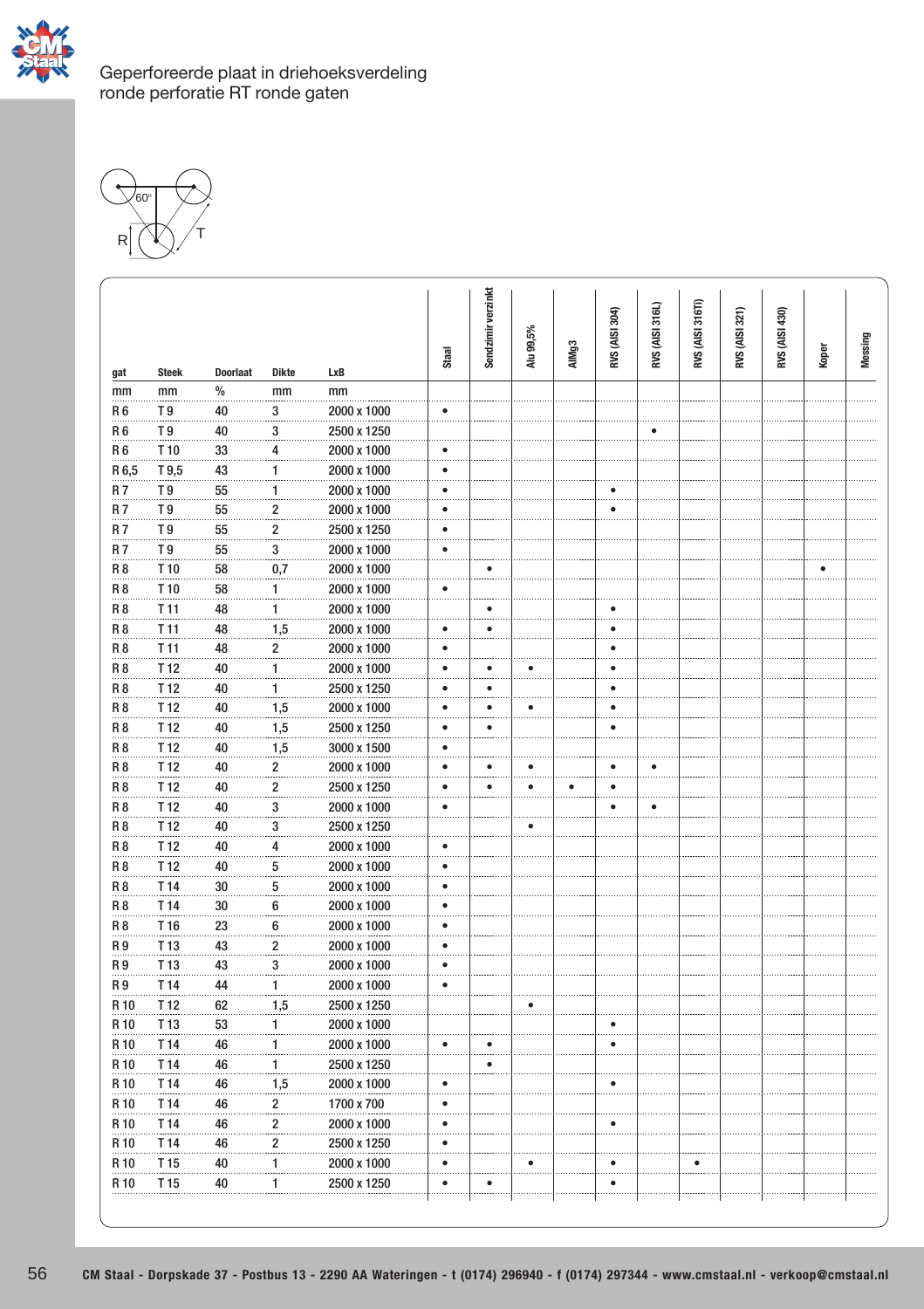



|                 |                                    |                 |                              |                            | <b>Staal</b>   | Sendzimir verzinkt | $99,5\%$<br>å | AIMg3     | RVS (AISI 304) | RVS (AISI 316L) | RVS (AISI 316TI) | <b>RVS (AISI 321)</b> | RVS (AISI 430) | Koper | Messing |
|-----------------|------------------------------------|-----------------|------------------------------|----------------------------|----------------|--------------------|---------------|-----------|----------------|-----------------|------------------|-----------------------|----------------|-------|---------|
| gat             | <b>Steek</b>                       | <b>Doorlaat</b> | <b>Dikte</b>                 | LxB                        |                |                    |               |           |                |                 |                  |                       |                |       |         |
| mm              | mm                                 | $\%$            | mm                           | mm                         |                |                    |               |           |                |                 |                  |                       |                |       |         |
| R 10            | T <sub>15</sub>                    | 40              | 1,5                          | 2000 x 1000                | $\bullet$<br>٠ | $\bullet$<br>٠     | $\bullet$     |           | ٠<br>٠         |                 | $\bullet$        |                       |                |       |         |
| R 10<br>R 10    | T <sub>15</sub><br>T <sub>15</sub> | 40<br>40        | 1,5<br>1,5                   | 2500 x 1250<br>3000 x 1500 | ٠              | ٠                  | ٠<br>٠        |           | ٠              |                 |                  |                       |                |       |         |
| R 10            | T <sub>15</sub>                    | 40              | 2                            | 2000 x 1000                | ٠              | $\bullet$          | ٠             |           | ٠              | $\bullet$       |                  |                       |                |       |         |
| R 10            | T <sub>15</sub>                    |                 |                              | 2500 x 1250                | ٠              | ٠                  | ٠             | ٠         | ٠              |                 |                  |                       |                |       |         |
| R 10            | T <sub>15</sub>                    | 40<br>40        | 2<br>2                       | 3000 x 1500                | ٠              | ٠                  | ٠             |           | ٠              |                 |                  |                       |                |       |         |
| R 10            | T <sub>15</sub>                    | 40              | 3                            | 2000 x 1000                | ٠              | ٠                  | ٠             |           | ċ              | ٠               |                  |                       |                |       |         |
| R 10            | T <sub>15</sub>                    | 40              | 3                            | 2500 x 1250                | ٠              |                    | $\bullet$     | $\bullet$ |                |                 |                  |                       |                |       |         |
| R 10            | T <sub>15</sub>                    | 40              |                              | 2000 x 1000                | ٠              |                    |               |           | ٠              |                 |                  |                       |                |       |         |
| R 10            | T <sub>15</sub>                    | 40              | $\overline{4}$<br>4          | 2500 x 1250                | $\cdots$<br>٠  |                    |               |           |                |                 |                  |                       |                |       |         |
| R 10            | T <sub>15</sub>                    | 40              | 5                            | 2000 x 1000                | ٠              |                    |               | ٠         |                |                 |                  |                       |                |       |         |
| R 10            | T 15                               | 40              | 5                            | 2500 x 1250                | ٠              |                    |               |           |                |                 |                  |                       |                |       |         |
| R 10            | T <sub>15</sub>                    | 40              | 6                            | 2000 x 1000                | ٠              |                    |               |           |                |                 |                  |                       |                |       |         |
| R 10            | T 18                               | 28              | 8                            | 2000 x 1000                | $\bullet$      |                    |               |           |                |                 |                  |                       |                |       |         |
| R 10            | T 20                               | 23              | 6                            | 2000 x 1000                | ٠              |                    |               |           |                |                 |                  |                       |                |       |         |
| R <sub>12</sub> | T <sub>15</sub>                    | 58              |                              | 2000 x 1000                | ٠              |                    |               |           |                |                 |                  |                       |                |       |         |
| R <sub>12</sub> | T <sub>16</sub>                    | 51              | $\overline{\mathbf{3}}$<br>1 | 2000 x 1000                | ٠              |                    |               |           | ٠              |                 |                  |                       |                |       |         |
| R <sub>12</sub> | T 16                               | 51              | 1,5                          | 2000 x 1000                | $\bullet$      |                    |               |           |                |                 |                  |                       |                |       |         |
| R <sub>12</sub> | T <sub>16</sub>                    | 51              | 1,5                          | 2500 x 1250                | $\bullet$      |                    |               |           |                |                 |                  |                       |                |       |         |
| R <sub>12</sub> | T <sub>16</sub>                    | 51              | 2                            | 2000 x 1000                | $\cdots$<br>٠  |                    |               |           |                |                 |                  |                       |                |       |         |
| R <sub>12</sub> | T <sub>16</sub>                    | 51              | $\overline{\mathbf{c}}$      | 2500 x 1250                | ٠              |                    |               |           |                |                 |                  |                       |                |       |         |
| R 12            | T 16                               | 51              | 3                            | 2000 x 1000                | ٠              |                    |               |           |                |                 |                  |                       |                |       |         |
| R 12            | T 16                               | 51              | 4                            | 2000 x 1000                | $\bullet$      |                    |               |           |                |                 |                  |                       |                |       |         |
| R 12            | T 20                               | 33              | 6                            | 2000 x 1000                | ٠              |                    |               |           |                |                 |                  |                       |                |       |         |
| R 12            | T 20                               | 33              | 8                            | 2000 x 1000                | ٠              |                    |               |           |                |                 |                  |                       |                |       |         |
| R <sub>12</sub> | T 20                               | 33              | 10                           | 2000 x 1000                | $\bullet$      |                    |               |           |                |                 |                  |                       |                |       |         |
| R 14            | T <sub>18</sub>                    | 55              | $\overline{a}$               | 2000 x 1000                | ٠              | ٠                  |               |           |                |                 |                  |                       |                |       |         |
| R 15            | T 20                               | 51              | 1                            | 2000 x 1000                | ٠              |                    |               |           |                |                 |                  |                       |                |       |         |
| R 15            | T 20                               | 51              | 1,5                          | 2000 x 1000                |                |                    |               |           | ٠              |                 |                  |                       |                |       |         |
| R 15            | T 20                               | 51              | 2                            | 2000 x 1000                | $\bullet$      |                    |               |           |                |                 |                  |                       |                |       |         |
| R 15            | T 20                               | 51              | 3                            | 2000 x 1000                | ٠              |                    | ٠             |           | ٠              |                 |                  |                       |                |       |         |
| R <sub>15</sub> | T 20                               | 51              | 3                            | 2500 x 1250                | .<br>$\bullet$ |                    |               |           |                |                 |                  |                       |                |       |         |
| R 15            | T 20                               | 51              | 4                            | 2000 x 1000                | $\bullet$      |                    |               |           |                |                 |                  |                       |                |       |         |
| R 15            | T 20                               | 51              | 5                            | 2000 x 1000                | ٠              |                    |               |           |                |                 |                  |                       |                |       |         |
| R 15            | T <sub>21</sub>                    | 46              | 1,5                          | 2000 x 1000                | $\bullet$      |                    |               |           | ٠              |                 |                  |                       |                |       |         |
| R 15            | T <sub>21</sub>                    | 46              | 1,5                          | 2500 x 1250                |                | $\bullet$          |               |           |                |                 |                  |                       |                |       |         |
| R 15            | T <sub>21</sub>                    | 46              | $\overline{\mathbf{c}}$      | 2000 x 1000                | <br>$\bullet$  |                    | ٠             |           |                |                 |                  |                       |                |       |         |
| R 15            | T <sub>21</sub>                    | 46              | 2                            | 2500 x 1250                | ٠              | $\bullet$          | ٠             |           |                |                 |                  |                       |                |       |         |
| R 15            | T 21                               | 46              | 2                            | 3000 x 1500                | ٠              |                    |               |           |                |                 |                  |                       |                |       |         |
| R 15            | T <sub>21</sub>                    | 46              | 3                            | 2000 x 1000                | ٠              |                    |               |           |                |                 |                  |                       |                |       |         |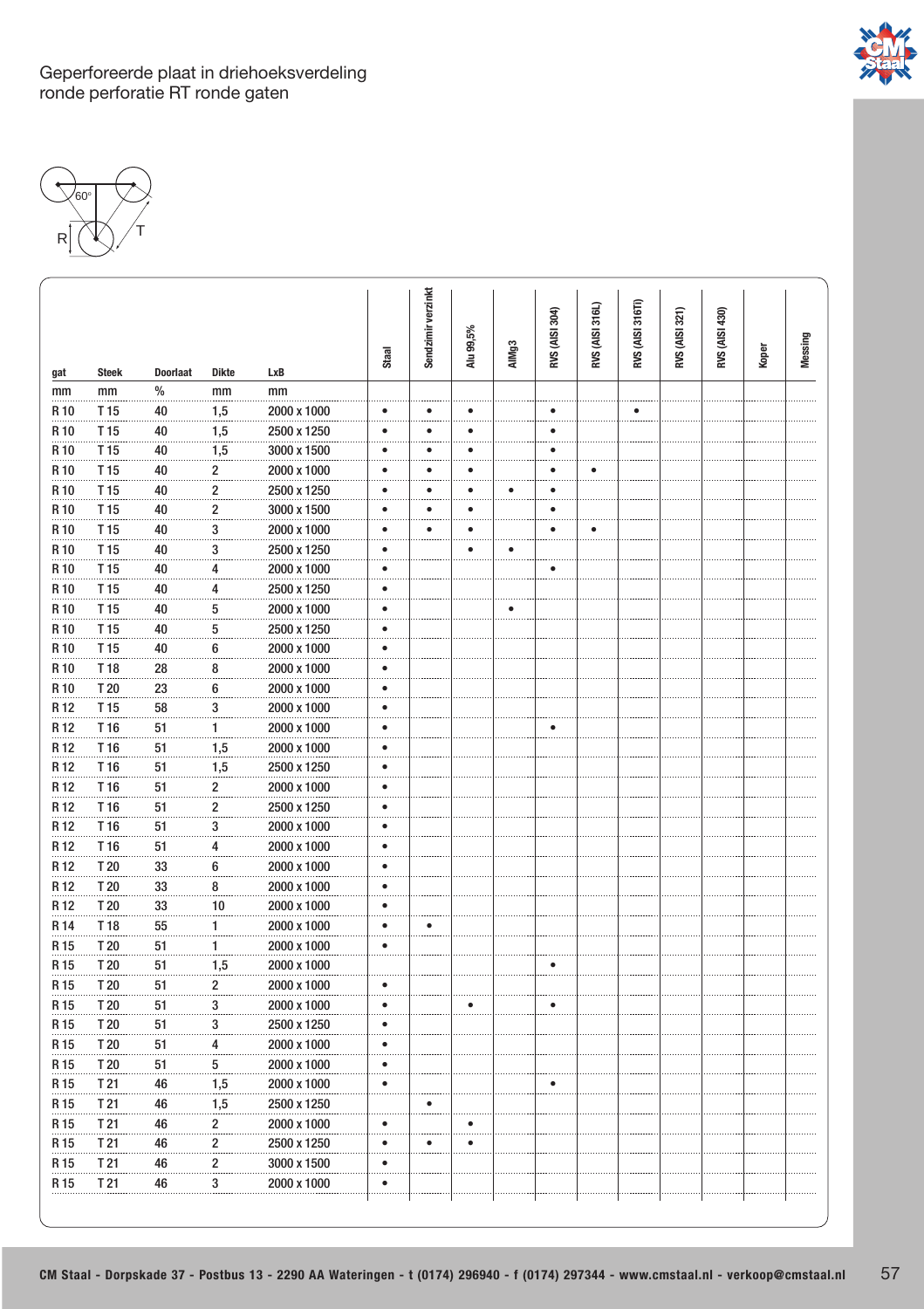



|                 |              |                 |                         |             |                       | Sendzimir verzinkt |           |           | RVS (AISI 304) | RVS (AISI 316L) | RVS (AISI 316Ti) | RVS (AISI 321) | <b>RVS (AISI 430)</b> |       |         |
|-----------------|--------------|-----------------|-------------------------|-------------|-----------------------|--------------------|-----------|-----------|----------------|-----------------|------------------|----------------|-----------------------|-------|---------|
| gat             | <b>Steek</b> | <b>Doorlaat</b> | <b>Dikte</b>            | LxB         | Staal                 |                    | Alu 99,5% | AIMg3     |                |                 |                  |                |                       | Koper | Messing |
| mm              | mm           | $\%$            | mm                      | mm          |                       |                    |           |           |                |                 |                  |                |                       |       |         |
| R <sub>15</sub> | T 25         | 33              | 8                       | 2000 x 1000 | $\bullet$             |                    |           |           |                |                 |                  |                |                       |       |         |
| R <sub>15</sub> | T 25         | 33              | 10                      | 2000 x 1000 | <br>٠                 |                    |           |           |                |                 |                  |                |                       |       |         |
| R 16            | T 22         | 48              | $\overline{1}$          | 2000 x 1000 | $\bullet$             |                    |           |           |                |                 |                  |                |                       |       |         |
| R 20            | T 25         | 58              | 1                       | 2000 x 1000 | $\bullet$             |                    |           |           |                |                 |                  |                |                       |       |         |
| R 20            | T 25         | 58              | $\boldsymbol{2}$        | 2000 x 1000 |                       | $\bullet$          |           | $\bullet$ |                |                 |                  |                |                       |       |         |
| R 20            | T 26         | 54              | 4                       | 2000 x 1000 | $\bullet$<br>         |                    |           |           |                |                 |                  |                |                       |       |         |
| R 20            | T 28         | 46              | 1,5                     | 2000 x 1000 | $\bullet$             |                    |           |           | $\bullet$      |                 |                  |                |                       |       |         |
| R 20            | T 28         | 46              | 1,5                     | 2500 x 1250 |                       | ٠                  |           |           |                |                 |                  |                |                       |       |         |
| R 20            | T 28         | 46              | 1,5                     | 3000 x 1500 | $\bullet$<br>$\cdots$ |                    |           |           |                |                 |                  |                |                       |       |         |
| R 20            | T 28         | 46              | $\overline{\mathbf{c}}$ | 2000 x 1000 | ٠                     | ٠                  | ٠         |           | $\bullet$      |                 |                  |                |                       |       |         |
| R 20            | T 28         | 46              | $\overline{2}$          | 2500 x 1250 | $\bullet$<br>.        | ٠                  | $\bullet$ |           | $\bullet$      |                 |                  |                |                       |       |         |
| R 20            | T 28         | 46              | $\boldsymbol{2}$        | 3000 x 1500 | $\bullet$             |                    | $\bullet$ |           |                |                 |                  |                |                       |       |         |
| R 20            | T 28         | 46              | 3                       | 2000 x 1000 | $\bullet$             |                    | 1.1.1.1   |           |                |                 |                  |                |                       |       |         |
| R 20            | T 28         | 46              | 3                       | 2500 x 1250 |                       |                    | ٠         |           |                |                 |                  |                |                       |       |         |
| R 20            | T 28         | 46              | 4                       | 2000 x 1000 | $\bullet$<br>         |                    |           |           |                |                 |                  |                |                       |       |         |
| R 25            | T 35         | 46              | $\overline{8}$          | 2000 x 1000 | $\bullet$             |                    |           |           |                |                 |                  |                |                       |       |         |
| R 30            | T 35         | 67              | 3                       | 2000 x 1000 | $\bullet$<br>         |                    |           |           |                |                 |                  |                |                       |       |         |
| R 30            | T 40         | 49              | $\overline{2}$          | 2500 x 1250 | $\bullet$<br>.        |                    |           |           |                |                 |                  |                |                       |       |         |
| R40             | T 50         | 58              | 3                       | 2000 x 1000 | $\bullet$             |                    |           |           |                |                 |                  |                |                       |       |         |
| R 50            | T 60         | 63              | 3                       | 2000 x 1000 | $\bullet$             |                    |           |           |                |                 |                  |                |                       |       |         |
| R 50            | T 60         | 63              | 4                       | 2000 x 1000 | $\bullet$             |                    |           |           |                |                 |                  |                |                       |       |         |
| <b>R70</b>      | T 80         | 69              | 3                       | 2000 x 1000 | $\bullet$             |                    |           |           |                |                 |                  |                |                       |       |         |
|                 |              |                 |                         |             |                       |                    |           |           |                |                 |                  |                |                       |       |         |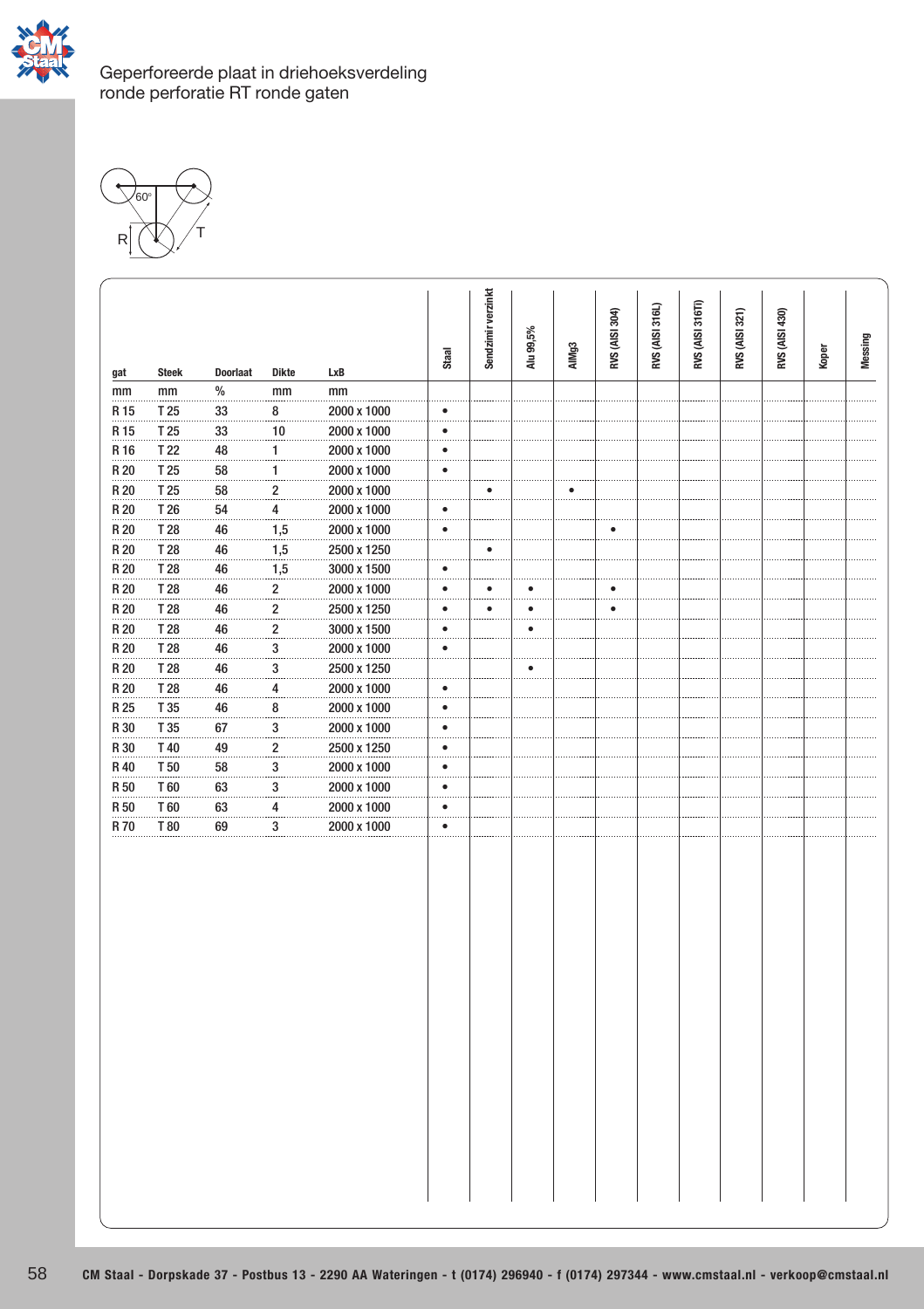

|        |                 |                 |                         |             | Staal     | Sendzimir verzinkt | 99,5%<br>릏 | RVS (AISI 304) |
|--------|-----------------|-----------------|-------------------------|-------------|-----------|--------------------|------------|----------------|
| gat    | <b>Steek</b>    | <b>Doorlaat</b> | Dikte                   | LxB         |           |                    |            |                |
| mm     | mm              | $\%$            | mm                      | mm          |           |                    |            |                |
| R 3,45 | U5              | 37              | 2                       | 2000 x 1000 | ä.        |                    |            |                |
| R 4,5  | U 15            | $\overline{I}$  | 1                       | 2000 x 1000 | ٠         |                    |            |                |
| R 4,5  | U 15            | $\overline{I}$  | 1,5                     | 2000 x 1000 | ٠         | ٠                  |            |                |
| R 4,5  | U 15            | 7               | 1,5                     | 2500 x 1250 | ٠         |                    |            |                |
| R4,5   | U 15            | 7               | 1,5                     | 3000 x 1500 | ٠         |                    |            |                |
| R 4,5  | U 15            | $\overline{I}$  | 2                       | 2000 x 1000 |           |                    |            |                |
| R 5    | U 25            | 3               | 1                       | 2000 x 1000 |           |                    |            |                |
| R 5    | U 25            | 3               | 1,5                     | 2000 x 1000 | $\bullet$ |                    |            |                |
| R 5    | U <sub>25</sub> | 3               | 1,5                     | 2500 x 1250 |           |                    |            |                |
| R 10   | U 15            | 34              | 1,5                     | 2000 x 1000 |           |                    |            |                |
| R 10   | U 20,78         | 18              | 2                       | 2000 x 1000 | ٠         |                    |            |                |
| R 10   | U 20,78         | 18              | 2                       | 2500 x 1250 | ٠         |                    |            |                |
| R 10   | U 25,98         | 12              | 1,5                     | 2000 x 1000 |           |                    |            |                |
| R 10   | U 25,98         | 12              | 2                       | 2000 x 1000 |           |                    |            |                |
| R 10   | U 25,98         | 12              | $\overline{\mathbf{c}}$ | 2500 x 1250 |           |                    |            |                |
| R 10   | U 36,38         | 13              | 1,5                     | 2000 x 1000 |           |                    |            |                |
| R 15   | U 36,38         | 13              | 1,5                     | 2000 x 1000 |           |                    |            |                |
| R 15   | U 36,38         | 13              | 2                       | 2000 x 1000 | ٠         |                    |            |                |
| R 15   | U 36,38         | 13              | 2                       | 2500 x 1250 | ٠         |                    |            |                |
| R 20   | U 48,5          | 13              | 1,5                     | 2000 x 1000 |           |                    |            |                |
| R 20   | U 48,5          | 13              | $\overline{2}$          | 2000 x 1000 |           |                    |            |                |
| R 20   | U 48,5          | 13              | 2                       | 2500 x 1250 |           |                    |            |                |
| R5     | U 15/25         | 8               | 1,5                     | 2500 x 1250 |           |                    |            |                |
|        |                 |                 |                         |             |           |                    |            |                |

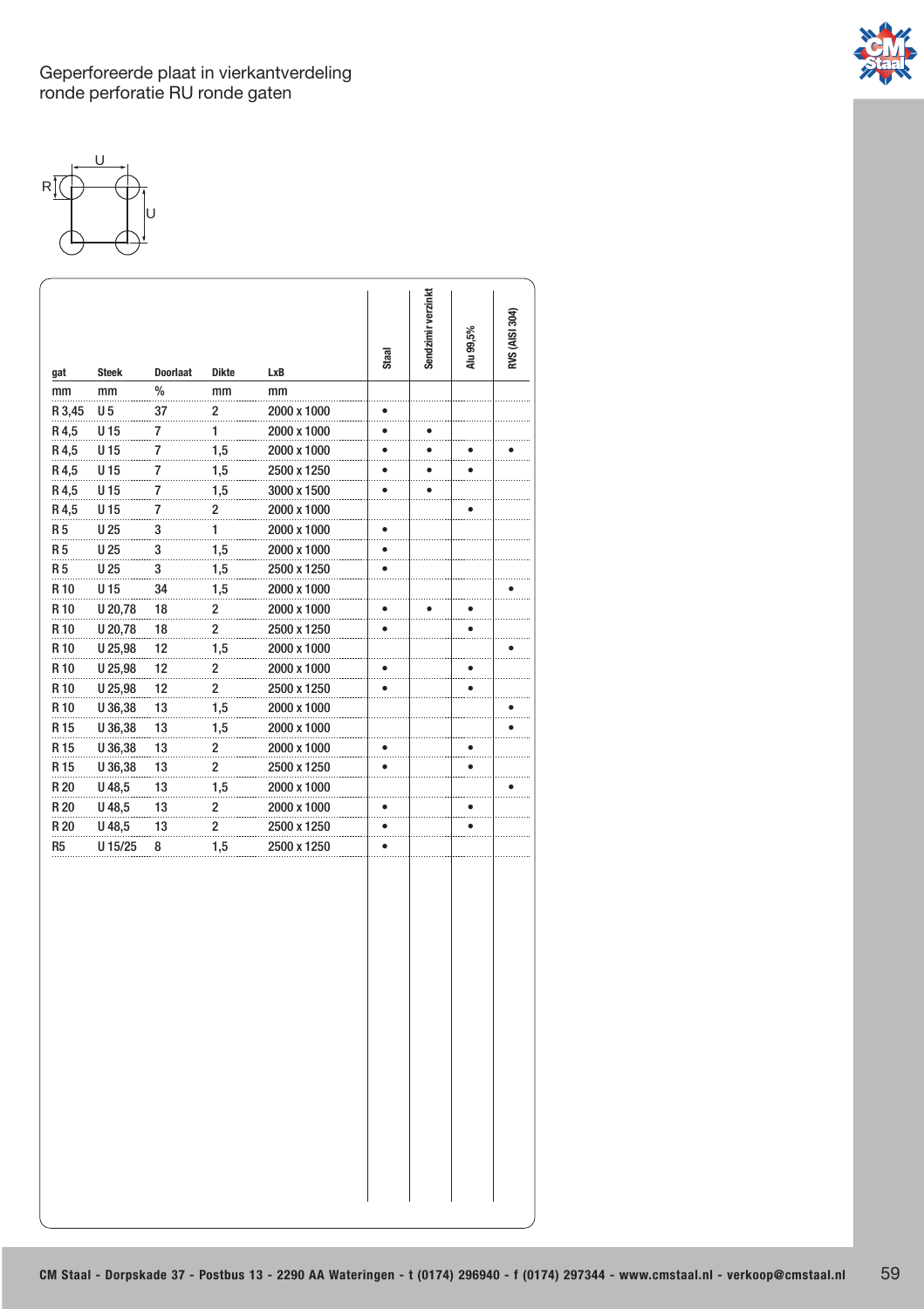

### Geperforeerde plaat in vierkantverdeling CU vierkante gaten



| gat            | <b>Steek</b>    | <b>Doorlaat</b> | <b>Dikte</b>            | LxB         | Staal         | Sendzimir verzinkt | Alu 99,5% | AIMg3 | RVS (AISI 304) | RVS (AISI 316L) | RVS (AISI 316TI) | Messing |
|----------------|-----------------|-----------------|-------------------------|-------------|---------------|--------------------|-----------|-------|----------------|-----------------|------------------|---------|
| mm             | mm              | $\%$            | mm                      | mm          |               |                    |           |       |                |                 |                  |         |
| C <sub>3</sub> | U <sub>5</sub>  | 36              | 0,75                    | 2000 x 1000 |               |                    |           |       |                |                 |                  |         |
| C <sub>3</sub> | U <sub>5</sub>  | 36              | 1                       | 2000 x 1000 | $\bullet$     |                    |           |       |                |                 |                  |         |
| C <sub>4</sub> | $U$ 7           | 32              | 1                       | 2000 x 1000 | ٠             |                    |           |       |                |                 |                  |         |
| C <sub>4</sub> | U <sub>7</sub>  | 32              | 1,5                     | 2000 x 1000 | .<br>٠        |                    |           |       |                |                 |                  |         |
| C <sub>5</sub> | $U$ 7           | 51              | $\overline{\mathbf{c}}$ | 2000 x 1000 |               |                    |           |       |                |                 |                  |         |
| C <sub>5</sub> | $U$ 7,5         | 44              | 0,75                    | 2000 x 1000 | ٠             |                    |           |       |                |                 |                  |         |
| C <sub>5</sub> | U7,5            | 44              | 0,75                    | 2500 x 1250 |               | ٠                  |           |       |                |                 |                  |         |
| C <sub>5</sub> | $U$ 7,5         | 44              | 0,8                     | 2000 x 1000 |               |                    |           |       |                |                 |                  |         |
| C <sub>5</sub> | $U$ 7,5         | 44              | $\overline{1}$          | 2000 x 1000 | ٠             | ٠                  |           |       | ٠              | ٠               |                  | ٠       |
| C <sub>5</sub> | $U$ 7,5         | 44              | $\overline{1}$          | 2500 x 1250 | ٠<br>ä.       | ٠                  |           |       |                |                 |                  |         |
| C <sub>5</sub> | U7,5            | 44              | 1,5                     | 2000 x 1000 | $\bullet$     |                    | ٠         |       | ė              |                 |                  |         |
| C <sub>5</sub> | U7,5            | 44              | 1,5                     | 2500 x 1250 | $\bullet$     |                    |           |       |                |                 |                  |         |
| C <sub>5</sub> | $U$ 7,5         | 44              | 1,5                     | 3000 x 1500 | ٠             |                    |           |       |                |                 |                  |         |
| C <sub>5</sub> | $U$ 7,5         | 44              | $\overline{\mathbf{c}}$ | 2000 x 1000 | ٠<br>         |                    |           |       |                |                 |                  |         |
| C <sub>5</sub> | U7,5            | 44              | $\overline{\mathbf{c}}$ | 2500 x 1250 | ٠             |                    |           |       |                |                 |                  |         |
| C <sub>5</sub> | U7,5            | 44              | $\overline{\mathbf{c}}$ | 3000 x 1500 |               |                    | ٠         |       |                |                 |                  |         |
| C <sub>5</sub> | <b>U8</b>       | 39              | 1                       | 2000 x 1000 | ٠             | ٠<br>i.            | ٠         |       | ٠              |                 |                  |         |
| C <sub>5</sub> | <b>U8</b>       | 39              | 1                       | 2500 x 1250 |               | ٠                  |           |       |                |                 |                  |         |
| C <sub>5</sub> | <b>U8</b>       | 39              | 1,5                     | 2000 x 1000 | ٠             | ٠<br>              |           |       |                |                 |                  |         |
| C <sub>5</sub> | <b>U8</b>       | 39              | 1,5                     | 2500 x 1250 | ٠             | ٠                  |           |       | ٠              |                 |                  |         |
| C <sub>5</sub> | <b>U8</b>       | 39              | 1,5                     | 3000 x 1500 | $\bullet$<br> |                    |           |       |                |                 |                  |         |
| C <sub>5</sub> | <b>U8</b>       | 39              | 2                       | 2000 x 1000 | $\bullet$     |                    |           | ٠     | $\bullet$      |                 |                  |         |
| C <sub>5</sub> | U <sub>16</sub> | 10              | 1,5                     | 2000 x 1000 |               |                    |           |       | ٠              |                 |                  |         |
| C <sub>5</sub> | U <sub>16</sub> | 10              | 1,5                     | 2500 x 1250 | ă.            |                    |           |       |                |                 |                  |         |
| C <sub>6</sub> | <b>U9</b>       | 44              | 1                       | 2000 x 1000 |               |                    |           |       |                |                 |                  |         |
| C6             | U9              | 44              | 1,5                     | 2000 x 1000 | ٠<br>         |                    |           |       |                |                 |                  |         |
| C <sub>6</sub> | U9              | 44              | $\overline{\mathbf{c}}$ | 2000 x 1000 | ٠             |                    |           |       |                |                 |                  |         |
| C <sub>7</sub> | $U$ 10          | 48              | $\overline{1}$          | 2000 x 1000 |               |                    |           |       |                |                 |                  |         |
| C7             | $U$ 10          | 48              | $\overline{1}$          | 2500 x 1250 |               |                    | ٠         |       |                |                 |                  |         |
| C8             | $U$ 10          | 64              | 1                       | 2000 x 1000 | ٠             | ٠                  |           |       | ٠              |                 |                  |         |
| C8             | $U$ 10          | 64              | 1,5                     | 2000 x 1000 | ċ<br>         | ٠                  |           |       | ė              |                 |                  |         |
| C8             | $U$ 10          | 64              | 2                       | 2000 x 1000 | $\bullet$     |                    |           |       |                |                 |                  |         |
| C8             | U 11            | 53              | 1                       | 2000 x 1000 | $\bullet$     | i i s              |           |       | a co           |                 |                  |         |
| C8             | U <sub>12</sub> | 44              | $\mathbf{1}$            | 2000 x 1000 |               | ٠                  |           |       | ٠              |                 |                  |         |
| C8             | U <sub>12</sub> | 44              | 1                       | 2500 x 1250 | ٠             |                    |           |       |                |                 |                  |         |
| C8             | U 12            | 44              | 1,5                     | 2000 x 1000 | ٠<br>         | ٠<br>.             | ٠         |       | ٠              |                 |                  |         |
| C8             | U <sub>12</sub> | 44              | 1,5                     | 2500 x 1250 | ٠             | $\bullet$          |           |       | $\bullet$      |                 |                  |         |
| C8             | U <sub>12</sub> | 44              | 1,5                     | 3000 x 1500 | ċ             |                    |           |       |                |                 |                  |         |
|                |                 |                 |                         |             |               |                    |           |       |                |                 |                  |         |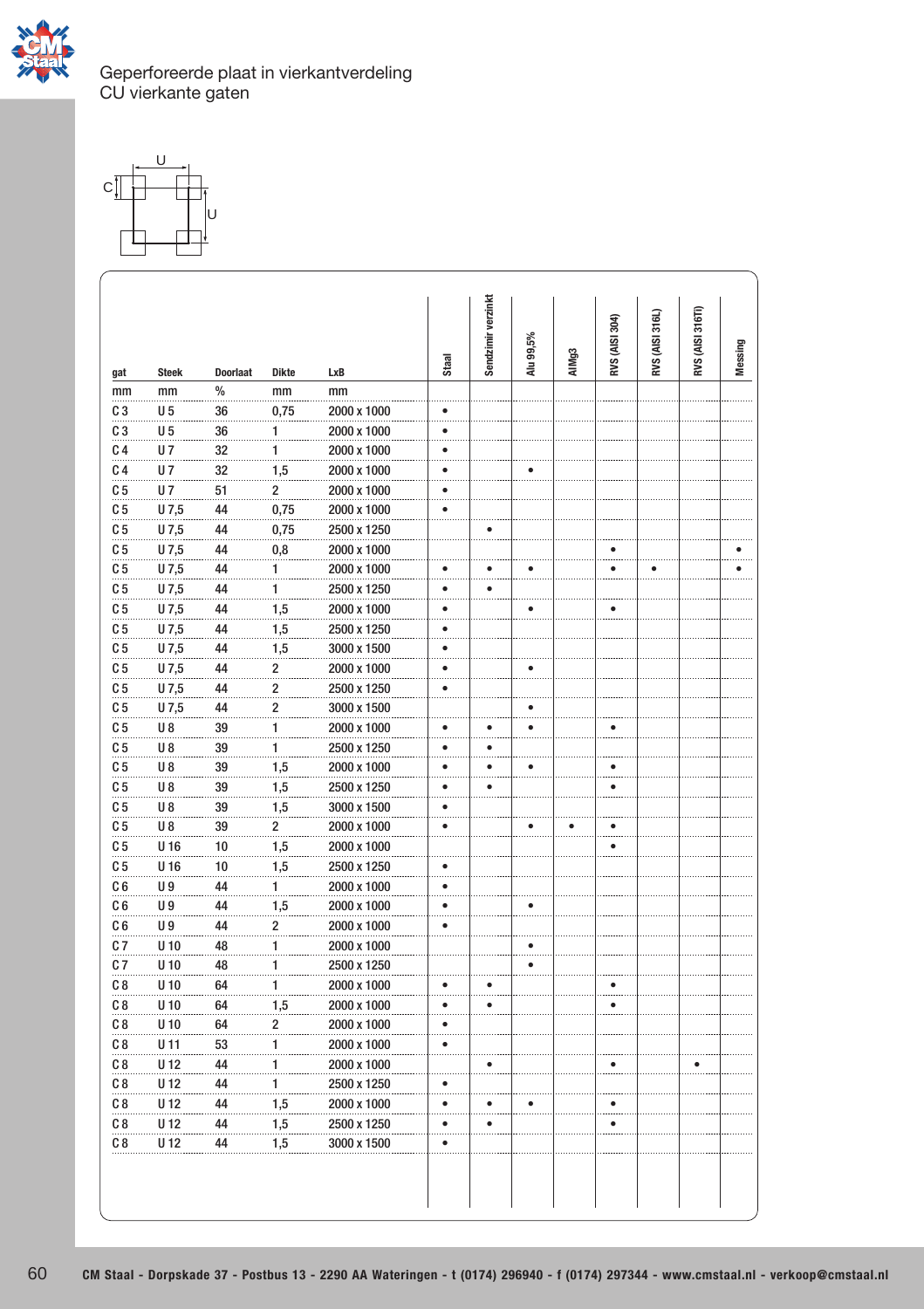# Geperforeerde plaat in vierkantverdeling CU vierkante gaten

C U U

| gat             | <b>Steek</b>    | <b>Doorlaat</b> | <b>Dikte</b>                            | LxB         | Staal                     | Sendzimir verzinkt | Alu 99,5%     | AIMg3 | RVS (AISI 304) | RVS (AISI 316L) | RVS (AISI 316TI) | Messing |
|-----------------|-----------------|-----------------|-----------------------------------------|-------------|---------------------------|--------------------|---------------|-------|----------------|-----------------|------------------|---------|
| mm              | mm              | $\%$            | mm                                      | mm          |                           |                    |               |       |                |                 |                  |         |
| C <sub>8</sub>  | U <sub>12</sub> | 44              | $\overline{2}$                          | 2000 x 1000 | $\bullet$                 |                    |               |       |                |                 |                  |         |
| C8              | U 12            | 44              | $\overline{\mathbf{c}}$                 | 2500 x 1250 | ٠                         |                    | ٠             |       |                |                 |                  |         |
| C <sub>8</sub>  | U <sub>12</sub> | 44              | $\overline{2}$                          | 3000 x 1500 | $\bullet$                 |                    |               |       |                |                 |                  |         |
| C <sub>8</sub>  | U <sub>24</sub> | 11              | 1,5                                     | 2000 x 1000 | ٠                         |                    |               |       |                |                 |                  |         |
| C8              | U 24            | 11              | $\overline{\mathbf{c}}$                 | 2000 x 1000 |                           |                    |               |       |                |                 |                  |         |
| C <sub>9</sub>  | U <sub>12</sub> | 56              | 3                                       | 2000 x 1000 |                           |                    |               |       |                |                 | ٠                |         |
| C <sub>9</sub>  | U 38            | 6               | 1,5                                     | 2000 x 1000 |                           |                    |               |       |                |                 |                  |         |
| C <sub>10</sub> | U <sub>12</sub> | 70              | 0,5                                     | 2000 x 1000 |                           |                    |               |       |                |                 |                  |         |
| C <sub>10</sub> | U <sub>12</sub> | 70              | $\overline{1}$                          | 2000 x 1000 | ٠                         |                    |               |       | ٠              |                 |                  |         |
| C <sub>10</sub> | U <sub>12</sub> | 70              | $\overline{1}$                          | 3000 x 1500 |                           | ٠                  |               |       |                |                 |                  |         |
| C <sub>10</sub> | U <sub>12</sub> | 70              | 1,5                                     | 2000 x 1000 | ٠                         |                    |               |       | ٠              |                 |                  |         |
| C <sub>10</sub> | U <sub>12</sub> | 70              | 1,5                                     | 2500 x 1250 |                           |                    |               |       |                |                 |                  |         |
| C <sub>10</sub> | U <sub>12</sub> | 70              | 2                                       | 2000 x 1000 | ٠                         | ٠                  |               |       | ٠              |                 |                  |         |
| C <sub>10</sub> | U <sub>12</sub> | 70              | $\overline{c}$                          | 2500 x 1250 | ٠                         |                    | $\bullet$     |       |                |                 |                  |         |
| C <sub>10</sub> | U <sub>14</sub> | 51              | $\mathbf{1}$                            | 2000 x 1000 | ä.<br>٠                   | a da<br>٠          |               |       | i i s<br>٠     |                 |                  |         |
| C <sub>10</sub> | U 14            | 51              | 1                                       | 2500 x 1250 |                           | $\bullet$          |               |       |                |                 |                  |         |
| C <sub>10</sub> | U <sub>14</sub> | 51              | 1,5                                     | 2000 x 1000 | ٠                         |                    |               |       |                |                 |                  |         |
| C <sub>10</sub> | U <sub>14</sub> | 51              | 1,5                                     | 2500 x 1250 | $\ddot{\phantom{a}}$<br>٠ |                    |               |       |                |                 |                  |         |
| C <sub>10</sub> | U <sub>14</sub> | 51              | 2                                       | 2000 x 1000 | $\bullet$                 |                    |               |       |                |                 |                  |         |
| C <sub>10</sub> | U <sub>14</sub> | 51              | $\overline{2}$                          | 2500 x 1250 | <br>٠                     |                    |               |       | ò.             |                 |                  |         |
| C <sub>10</sub> | U <sub>14</sub> | 51              | $\overline{\mathbf{c}}$                 | 3000 x 1500 | $\bullet$                 |                    |               |       |                |                 |                  |         |
| C <sub>10</sub> | U 14            | 51              | $\overline{\mathbf{3}}$                 | 2000 x 1000 | ٠                         |                    |               |       |                |                 |                  |         |
| C <sub>10</sub> | U <sub>15</sub> | 44              | 1                                       | 2000 x 1000 | ٠                         |                    |               |       | ٠              |                 |                  |         |
| C <sub>10</sub> | U 15            | 44              | 1                                       | 2500 x 1250 | ٠                         |                    |               |       | ٠              |                 |                  |         |
| C <sub>10</sub> | U 15            | 44              | 1                                       | 3000 x 1500 | ш<br>$\bullet$            |                    |               |       |                |                 |                  |         |
| C <sub>10</sub> | U <sub>15</sub> | 44              | 1,5                                     | 2000 x 1000 | ٠                         | ٠                  | ٠             |       | ٠              |                 | ٠                |         |
| C <sub>10</sub> | U 15            | 44              | 1,5                                     | 2500 x 1250 | ٠                         | ٠                  | ٠             |       | ٠              |                 |                  |         |
| C <sub>10</sub> | U <sub>15</sub> | 44              | 1,5                                     | 3000 x 1500 | $\bullet$                 | ٠                  |               |       |                |                 |                  |         |
| C <sub>10</sub> | U 15            | 44              | $\overline{c}$                          | 2000 x 1000 | ٠                         |                    |               |       | ٠              |                 |                  |         |
| C <sub>10</sub> | U 15            | 44              | $\overline{2}$                          | 2500 x 1250 | ٠                         | ٠                  | ٠             |       | ٠              |                 |                  |         |
| C <sub>10</sub> | U <sub>15</sub> | 44              | $\overline{2}$                          | 3000 x 1500 | ٠                         | ٠                  | ٠             |       | ٠              |                 |                  |         |
| C <sub>10</sub> | U <sub>15</sub> | 44              |                                         | 2000 x 1000 | <br>$\bullet$             |                    | <br>$\bullet$ |       |                |                 |                  |         |
| C <sub>10</sub> | U 15            | 44              | $\overline{\mathbf{3}}$<br>3            | 2500 x 1250 | ă.<br>٠                   |                    | ٠             |       |                |                 |                  |         |
| C <sub>10</sub> | U 30            | 11              | 1,5                                     | 2000 x 1000 |                           |                    |               |       | ė              |                 |                  |         |
| C <sub>10</sub> | U30             | 11              | 1,5                                     | 2500 x 1250 |                           |                    |               |       | $\ddotsc$<br>٠ |                 |                  |         |
| C <sub>10</sub> | U 30            | 11              |                                         | 2000 x 1000 |                           |                    | ٠             |       |                |                 |                  |         |
| C <sub>15</sub> | U <sub>20</sub> |                 | $\overline{\mathbf{c}}$<br>$\mathbf{1}$ | 2000 x 1000 | ٠                         |                    |               |       |                |                 |                  |         |
|                 |                 | 56              |                                         |             |                           |                    |               |       |                |                 |                  |         |
| C <sub>15</sub> | U 20            | 56              | 1,5                                     | 2000 x 1000 | ٠                         |                    |               |       |                |                 |                  |         |
| C <sub>15</sub> | U 20            | 56              | 1,5                                     | 2500 x 1250 | ٠                         |                    |               |       |                |                 |                  |         |